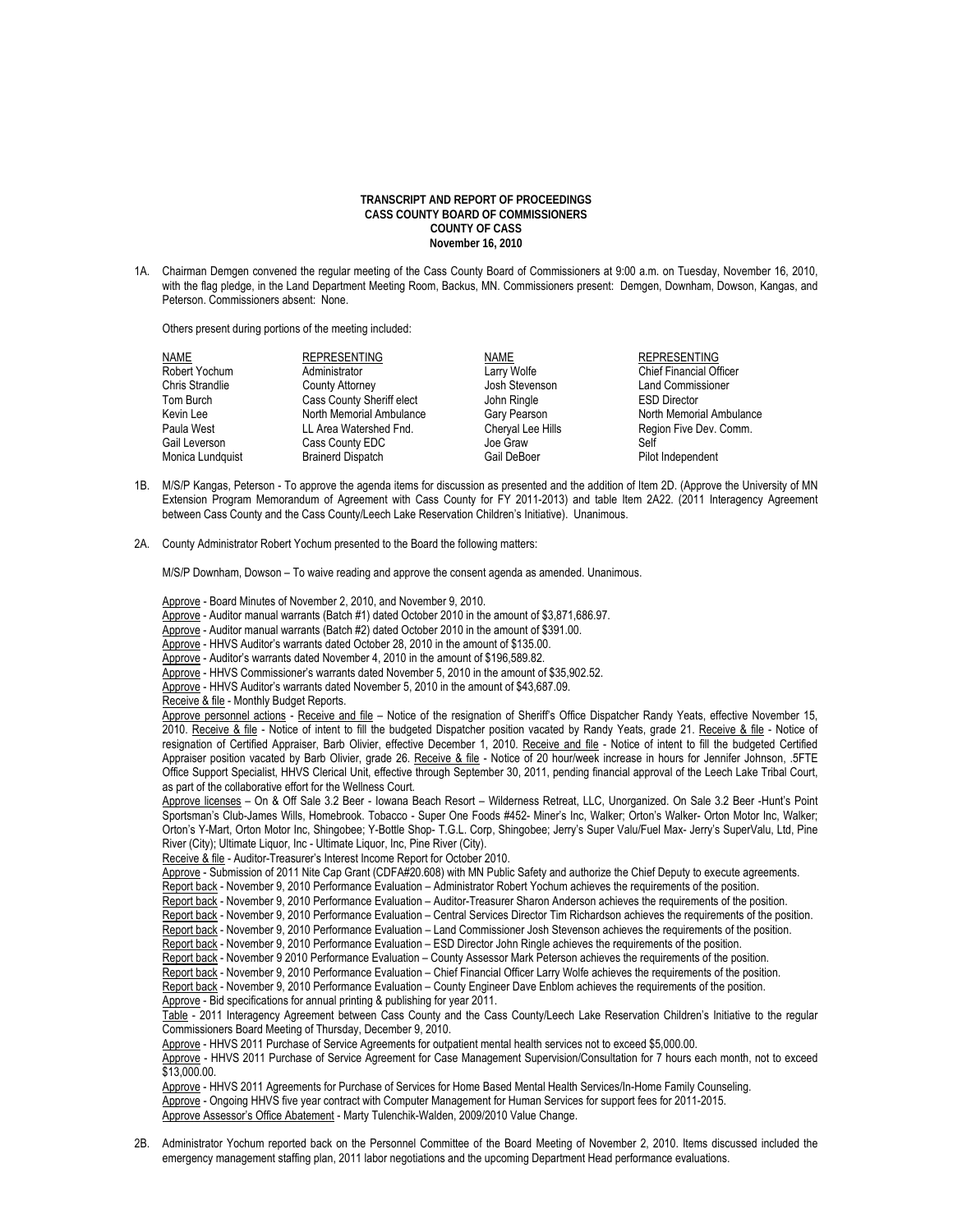M/S/P Dowson, Downham – To approve the Personnel Committee of the Board recommendation to accept an Emergency Management Performance Grant (EMPG) from the MN Department of Public Safety to provide funding (2011 - \$20,000, 2012 - \$15,000, 2013 – \$10,000) for a fulltime Emergency Management Director with a focus on ARMER project implementation, business continuity planning, and sharing services with neighboring jurisdictions. Unanimous.

 M/S/P Kangas, Dowson – To approve the Personnel Committee of the Board recommendation to utilize the Cass County Department Head consensus as a basis for initial discussions with the six collective bargaining units. Unanimous.

 After further discussion, the Board determined that the collective bargaining units should be consulted prior to establishing a County position on 2011 labor negotiations. Administrator Yochum reported that the Personnel Committee of the Board is scheduled to meet with all units on Tuesday, November 23, 2010 and the Personnel Committee of the Board could make interim reports to the full Board as necessary.

 M/S/P Kangas, Dowson – To rescind the previous motion (utilizing the Cass County Department Head consensus as a basis for initial discussions with the six collective bargaining units) and request the Personnel Committee of the Board to make interim reports to the full Board as they deem necessary. Unanimous.

2C. Mr. Yochum presented the 2011 Citizen Committee appointment list, and requested permission from the Board to advertise committee openings on the Cass County Website and provide personal notice to incumbents.

M/S/P Peterson, Dowson - To receive and file the Cass County Citizen Committee appointment list and further, to direct the staff to provide personal notice to incumbents, advertise committee openings on the Cass County Website, and the "Official Newspaper" (through December 20, 2010). Unanimous.

2D. Administrator Yochum presented a draft Memorandum of Agreement between the University of Minnesota and Cass County. Mr. Yochum added that the 2011 agreement funding level is the same as the 2010 agreement. Yochum presented Resolution No. 59-10 for Board consideration.

Commissioner Kangas offered Resolution No. 59-10 and moved its adoption, and Commissioner Peterson seconded:

Between the University of Minnesota And Cass County For providing Extension programs locally and Employing Extension Staff

This Agreement ("Agreement") between the County of Cass, Minnesota ("County") and the Regents of the University of Minnesota on behalf of its Extension unit, 240 Coffey Hall, St. Paul, Minnesota, 55108 ("University") is effective January 1, 2011, and supersedes and replaces any and all current or existing agreements relating to Extension and its programs that may exist between the County and University.

The term of this Agreement shall be three (3) years, beginning on January 1, 2011 and ending on December 31, 2013, unless earlier terminated as provided in paragraphs 7 and 8.

## WITNESSETH:

WHEREAS, Minn. Stat. §38.34 authorizes a Board of County Commissioners to incur expenses and spend money for County Extension work; and

WHEREAS, the money set aside and appropriated by the County Board in the County Extension Fund may be paid out by orders of the University's Director of Extension, or the Director's designee, as identified in Minn. Stat. §38.36, Subd. 3; and

WHEREAS, Minn. Stat. §38.37 provides that Extension educators must be employed according to University personnel procedures and must be University employees; and

WHEREAS, it is the intention of the County and University that the University shall provide Extension services on behalf of the County in exchange for considerations as detailed herein.

NOW THEREFORE, in consideration of the mutual undertaking and agreements contained within this Agreement, the County and University hereby agree as follows:

1. In accordance with Minn. Stat. §38.37 County desires to augment University's state-wide Extension programs. The programs that the County will augment are detailed in Table A below.  $\overline{1}$   $\overline{1}$   $\overline{1}$   $\overline{1}$ 

| Program               | i able A<br><u>Price</u> | Funding to Support            |
|-----------------------|--------------------------|-------------------------------|
| 4-H Youth Development | \$64,900.00              | 100% time Program Coordinator |

\*Other monetary contributions from the County include items specified below:

- \$2,400.00 for 4-H Program Support (postage, supplies, etc.)
- \$1,700.00 for Extension Committee Per Diem and Mileage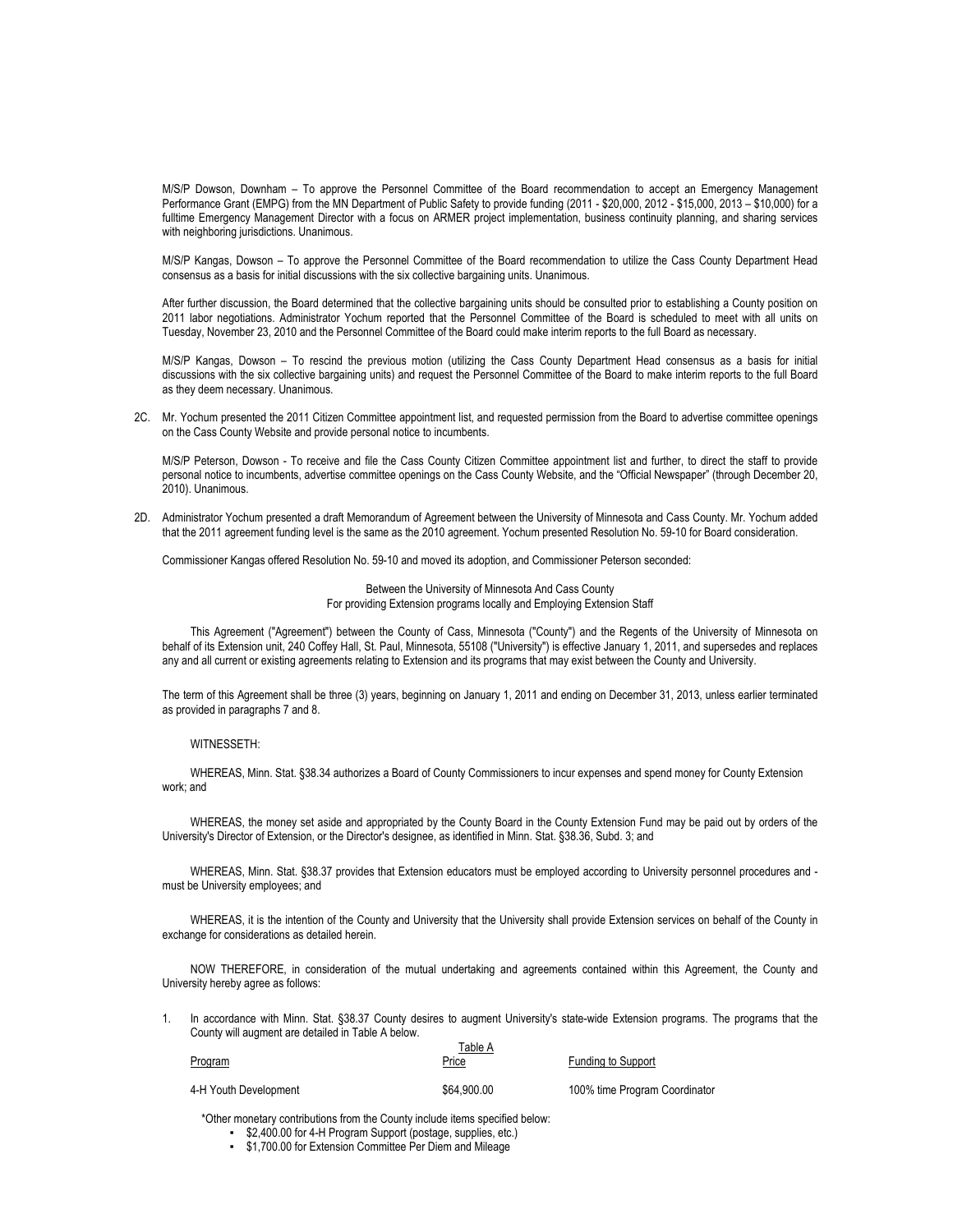County recognizes that University costs for supporting these positions may increase from year to year. The costs payable for these positions will be reviewed annually by the Association of Minnesota Counties' ("AMC") Extension Committee and University's Extension central administration, at which time the parties will agree on an appropriate inflation factor for the coming year. Unless County and University otherwise agree, the inflation factor will be as agreed to by AMC and University. Any increase agreed to by the parties to this Agreement will be reflected annually in an amendment to this Agreement. For 2011, the agreed upon inflationary adjustment is zero (0) percent as compared to 2010. Any increase agreed to by the parties to this Agreement for 2012 and 2013 will be reflected annually in an amendment to this Agreement.

2. University will be responsible for providing the following: salary & fringe benefits for the positions, enhanced programming from regional extension educator staff, program supervision, travel (mileage, meals, and lodging), in-service training within program area, payroll, and accounting services.

The County agrees to provide local support in the form of office space, telephone, computer, network connections for email and other communications, software, support staff and other general office supplies. The University will recommend technology needs and other office standards. Nevertheless, the level of availability and type of such support will be determined by the County.

- 3. University will bill the County on a quarterly basis and the County will submit payment within thirty (30) days of receipt of the bill. The total annual amount to be paid by the County shall be paid in four (4) equal quarterly payments.
- 4. As vacancies occur, and if the County and University agree to continue to support the desired program and position, University will hire new personnel with involvement and concurrence of the County Extension Committee. The County will not be billed for a position during the time that position is vacant.
- 5. The University will complete an annual performance evaluation of each University Extension employee working in the County and supporting the programs identified in paragraph 1. The County Extension Committee will have the option to provide input to University on such evaluation. The University in accordance with University personnel guidelines will determine salary adjustment of each University Extension employee.
- 6. Annually, the County Extension Committee, in coordination with University, will be responsible for approving the County Extension educational programming and services, as provided for in Minn. Stat. §38.34. The parties acknowledge that County extension educational programming includes University's Nutrition Education Program educational programming.
- 7. Nothing in this Agreement precludes the County or University at any time during the term of this Agreement from requesting a modification of the County Extension program, including an adjustment of the number of University Extension personnel working in the County. The County or University will provide a minimum of three (3) months notice if either party desires a change in programs that results in a decrease in the staffing or funding level, and both parties agree to enter into good faith discussions to address such request.
- 8. If University or the County in good faith determines that funding is no longer available to support the programs or positions providing services locally, either party may terminate this Agreement. Termination of the Agreement in its entirety requires a minimum of ninety (90) days prior notice. Notice shall be dated and provided in writing to the parties listed below as the contacts for this Agreement.

| If to County:     | Robert Yochum<br>Cass County Administrator Courthouse Annex, 2nd Floor 303<br>Minnesota Avenue West PO Box 3000<br>Walker, MN 56484                                                    |
|-------------------|----------------------------------------------------------------------------------------------------------------------------------------------------------------------------------------|
| If to University: | University of Minnesota Extension<br>Attn: Chief Operating Officer 246 Coffey Hall<br>1420 Eckles Avenue<br>St. Paul, MN 55108<br>Facsimile No.: 612-625-6227 E-mail: werne012@umn.edu |

- 9. Each party agrees that it will be responsible for its own actions and the results thereof to the extent authorized by law and shall not be responsible for the acts of the other party or the results thereof. The County's liability is governed by the provisions of Minn. Stat. Chap. 466 and other applicable laws, The University's liability is governed by the provisions of the Minnesota Tort Claims Act, Minn. Stat. §3.736 and other applicable law.
- 10. Pursuant to Minn. Stat. §16C.05, Subd. 5, the University agrees that County, the State Auditor, or any of their duly authorized representatives at any time during normal business hours and as often as they may reasonably deem necessary, shall have access to and the right to examine, audit, excerpt, and transcribe any books, documents, papers, records, etc., which are pertinent to the accounting practices and procedures of relating to this Agreement. University agrees to maintain these records in accordance with applicable law.
- 11. All data collected, created, received, maintained, or disseminated for any purposes by the activities of University because of this Agreement is governed be the Minnesota Government Data Practices Act, Minn. Stat. Chap. 13, as amended, the Minnesota Rules implementing such Act now in force or as adopted, as well as Federal Regulations on data privacy.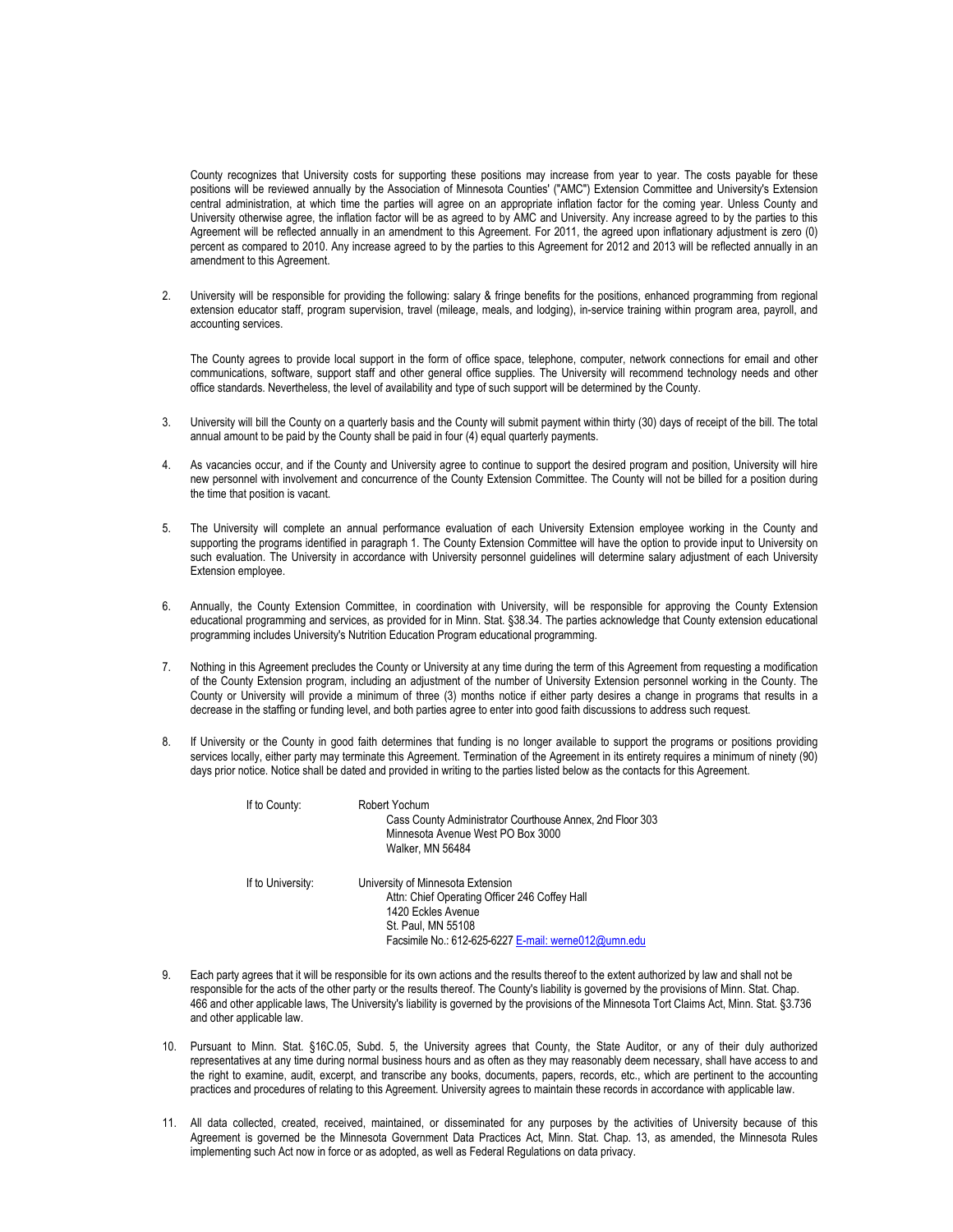12. The University is committed to the policy that all persons shall have equal access to its programs, facilities, and employment without regard to race, color, creed, religion, national origin, sex, age, marital status, disability, public assistance status, veteran status, sexual orientation or other classifications protected by state or federal law. In adhering to this policy, the University abides by the Minnesota Human Rights Act, Minnesota Statute Ch. 363; by the Federal Civil Rights Act, 42 U.S.C. 2000e; by the requirements of Title IX of the Education Amendments of 1972; by Sections 503 and 504 of the Rehabilitation Act of 1973; by the Americans With Disabilities Act of 1990; by Executive Order 11246, as amended; by 38 U.S.C. 2012, the Vietnam Era Veterans Readjustment Assistance Act of 1972, as amended; and by other applicable statutes and regulations relating to equality of opportunity.

Resolution No. 59-10 was adopted by majority vote: Ayes: Demgen, Dowson, Downham, Kangas, Peterson. Nays: None.

3A. Kevin Lee and Gary Pearson of North Memorial Ambulance presented the third quarter 2010 Report for the Longville Ambulance Subordinate Service District. Mr. Lee added that they have been continuing to schedule paramedics in Longville every shift with little difficulty finding staff to work, and able to form a backup crew to take runs. Longville has transported 175 patients vs. the budgeted amount of 179. Mr. Lee reported that LASSD's year to date the revenues were \$1,800 over budget due to decreased revenue deductions. The revenue deduction percentage was 61.1% vs. the budgeted amount of 62.7%; expenses were \$17,821 under budget. Mr. Pearson added that effective in 2011 the Medicare reimbursement rate to ambulance services will be reduced from 123% to 100%, and that fifty percent of LASSD's transports are Medicare related.

M/S/P Dowson, Kangas – To receive & file the third quarter 2010 Longville Ambulance District Subordinate Service District Report. Unanimous.

- 4A. Land Commissioner Josh Stevenson thanked the Cass County Board, the media, and the public for cooperation regarding the tree spiking incident in the fall of 2009. Mr. Stevenson reported that the Cass County Land Department has paid \$1,000.00 to date for information leading to the arrest and conviction of two different individuals regarding the incident. No action necessary.
- 4B. Land Commissioner Stevenson asked for Board approval of classifying a parcel as non-conservation and approval of a repurchase application to Jeffery Koski, Parcel ID# 02-016-2203 (part of the NW¼ of NW ¼ Section 16 of Barclay Township). The request and satisfaction of all fees and interest was submitted before the one year deadline. The fees with interest total \$221.00. The Resource Manager from the area, Kim Wells, attended a Barclay Township meeting and received approval for non-conservation classification and the repurchase. Permission from the MNDNR to proceed with the repurchase has also been received.

Commissioner Peterson offered Resolution No. 60-10 and moved its adoption, Commissioner Kangas seconded:

Be it resolved that the Cass County Board of Commissioners hereby approves the repurchase of Parcel #02-016-2203, part of the NW¼ of NW ¼ Section 16 of Barclay Township.

The repurchase to Jeffrey Koski, is authorized for payment of \$221.00 for past and current taxes and fees in accordance with the application and subject to deed approval.

Resolution No. 60-10 was adopted by majority vote: Ayes: Demgen, Dowson, Downham, Kangas, Peterson. Nays: None.

4C. Mr. Stevenson requested Board approval of an application for easement across State School Trust Fund Land in the SE¼ of the SW¼, Section 10, Township 141N(Turtle Lake Twp.), Range 30W. Mr. Stevenson added that due to the proximity of County Road 124 Cass County is the appropriate easement holder. The private party has agreed to pay all associated fees and supply a certificate of survey describing the easement. Mr. Stevenson presented Resolution No. 61-10 approving the application easement across State School Trust Fund Land which is required to complete the application process.

Commissioner Dowson offered Resolution No. 61-10 and moved its adoption, and Commissioner Downham seconded:

Whereas, Federal Home Loan Mortgage Corporation is selling Parcel # 45-010-3104 which is accessed across School Trust Fund Land located in the SE¼ of the SW¼, Section 10, Township 141N, Range 30W.

Whereas, Cass County Road 124 is located across School Trust Fund Land located in the SE¼ of the SW¼, Section 10, Township 141N, Range 30W.

Whereas, easements across School Trust Fund Land can only issued to a local unit of government (Cass County) and not to private individuals.

Whereas, the easement is open to the public.

Whereas, all cost associated with the acquisition and maintenance of the easement to Parcel # 45-010-3104 will be the responsibility of the owners of Parcel # 45-010-3104. Cass County will continue to maintain County Road 124.

Be it Resolved, the Board of Commissioners of Cass County, Minnesota hereby approves the Application for Easement across State School Trust Fund Land in the SE¼ of the SW¼, Section 10, Township 141N, Range 30W.

Resolution No. 61-10 was adopted by majority vote: Ayes: Demgen, Dowson, Downham, Kangas, Peterson. Nays: None.